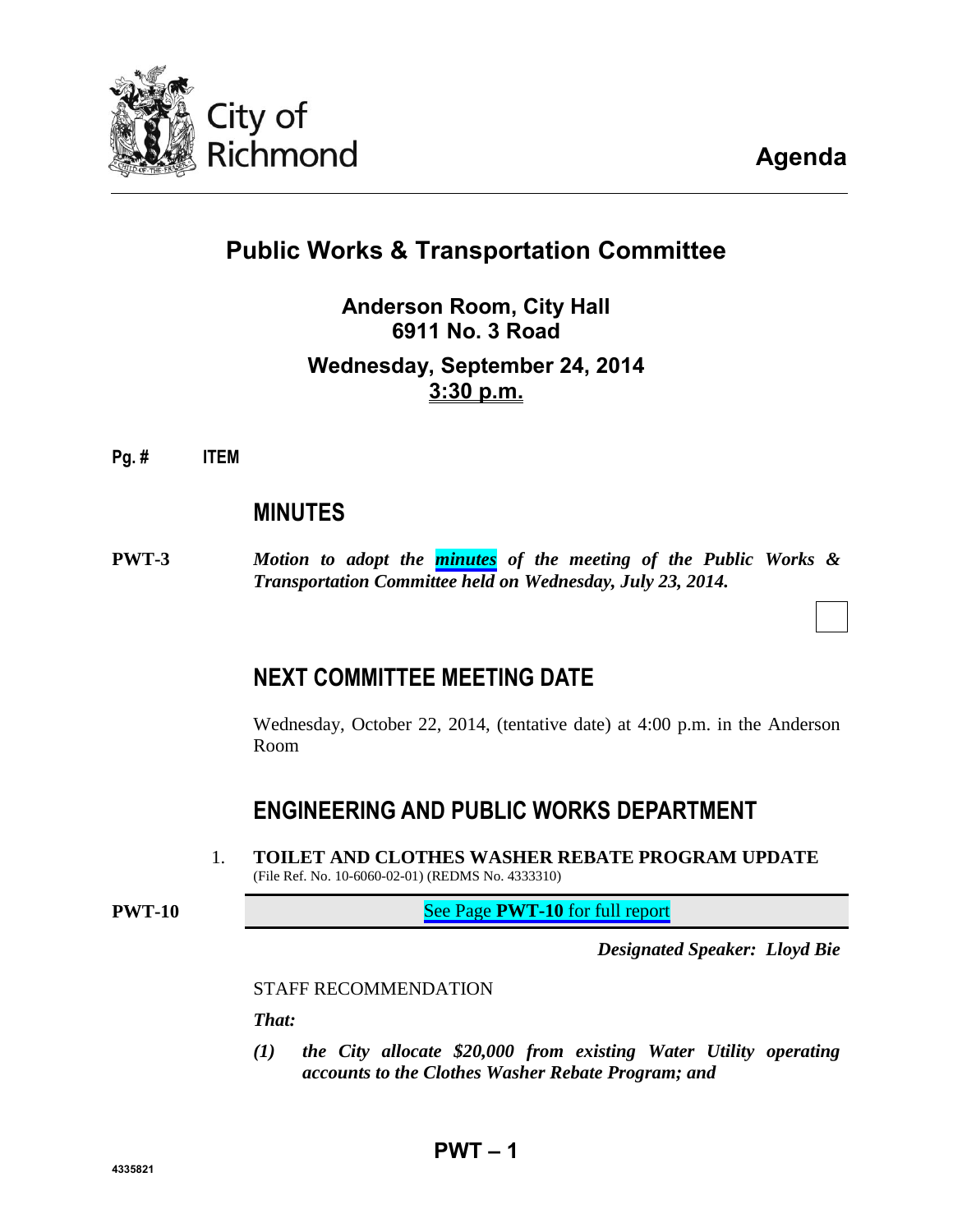## **Public Works & Transportation Committee Agenda – Wednesday, September 24, 2014 Pg. # ITEM**

- *(2) the CAO and the General Manager, Engineering and Public Works, be authorized to update the agreement with BC Hydro to include the additional funding.*
- 2. **MUNICIPAL ACCESS AGREEMENT WITH TERASPAN NETWORKS INC.** (File Ref. No. 10-6060-01) (REDMS No. 4267964)

**PWT-13** See Page **PWT-13** [for full report](#page-12-0)

*Designated Speaker: Lloyd Bie*

#### STAFF RECOMMENDATION

*That the Chief Administrative Officer and the General Manager, Engineering & Public Works be authorized to execute, on behalf of the City, a Municipal Access Agreement between the City and TeraSpan Networks Inc. containing the material terms and conditions set out in the staff report titled Municipal Access Agreement with TeraSpan Networks Inc., dated August 11, 2014, from the Director, Engineering.*

#### 3. **MANAGER'S REPORT**

## **ADJOURNMENT**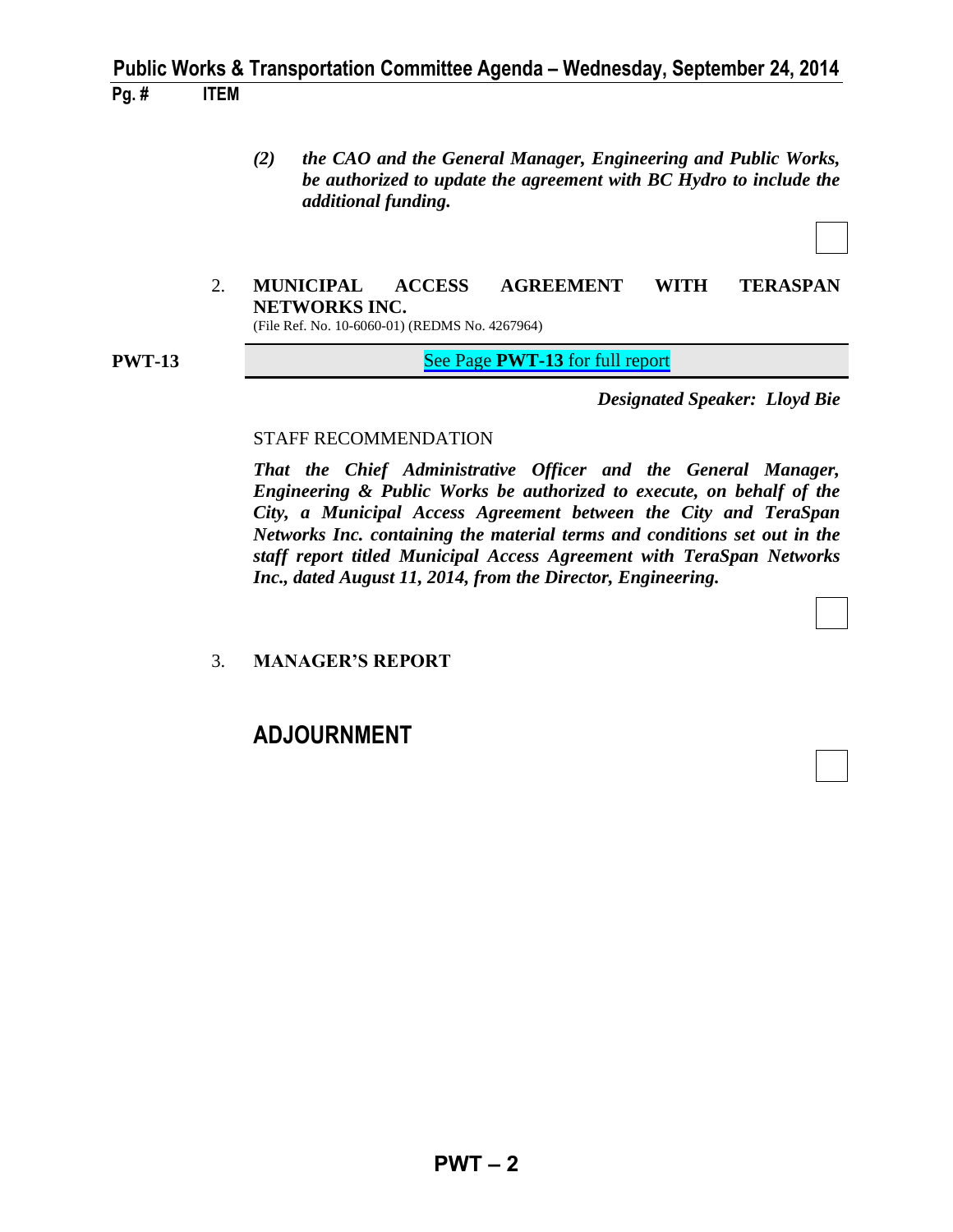<span id="page-2-0"></span>

**Minutes** 

# **Public Works & Transportation Committee**

Date: Wednesday, July 23, 2014

- Place: Anderson Room Richmond City Hall
- Present: Councillor Linda Barnes, Chair Councillor Chak Au Councillor Derek Dang Councillor Linda McPhail Councillor Harold Steves Mayor Malcolm Brodie
- Call to Order: The Chair called the meeting to order at 4:00 p.m.

## **MINUTES**

It was moved and seconded *That the minutes of the meeting of the Public Works* **&** *Transportation Committee held on Wednesday, June 18,2014, be adopted as circulated.* 

**CARRIED** 

## **NEXT COMMITTEE MEETING DATE**

Wednesday, September 17,2014, (tentative date) at 4:00 p.m. in the Anderson Room

## **ENGINEERING AND PUBLIC WORKS DEPARTMENT**

1. **FLOOD PROTECTION UPDATE 2014** 

(File Ref. No. 10-6060-04-01) (REDMS No. 4265796)

In reply to queries from Committee, Lloyd Bie, Manager, Engineering Planning, provided the following information:

• staff did not receive many complaints related to rainfall this year;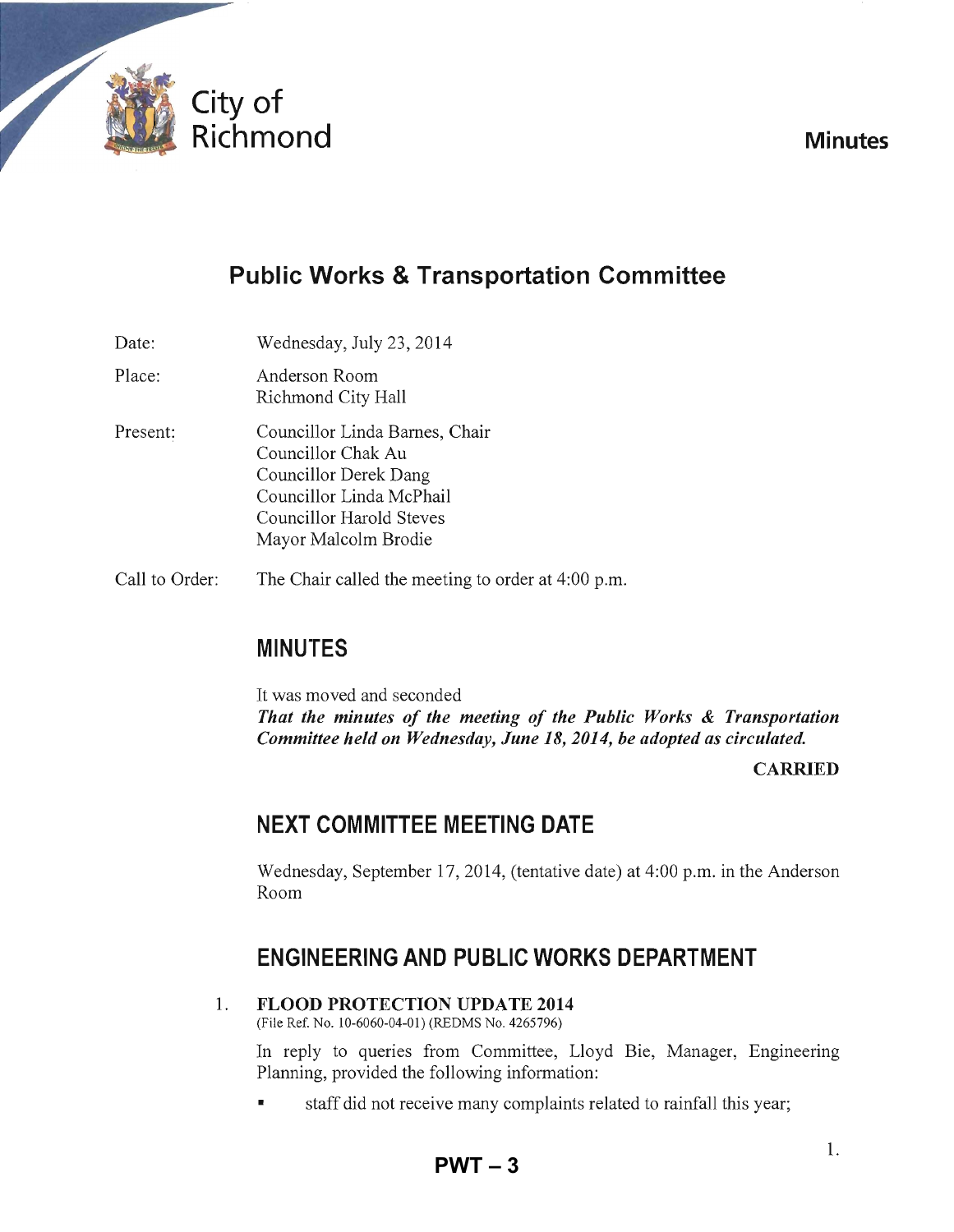- III staff liaise with the Vancouver Airport Authority with regard to dike planning for the Burkeville area;
- the City is well protected against potential future floods;
- the City's flood protection strategies are unique in that they are shaped by the rise and fall of the Pacific Ocean as oppose to freshet; and
- **E** the City's flood protection strategies account for subsidence; for instance, of the 1.2 metres anticipated sea level rise, 0.2 metre is for subsidence.

Discussion ensued regarding the report titled *The Economic Importance of the Lower Fraser River* published by the Richmond Chamber of Commerce, in partnership with other Chambers of Commerce.

Robert Gonzalez, General Manager, Engineering and Public Works, noted that since the release of the report, which the City was not consulted on, staff have been working with the Richmond Chamber of Commerce to ensure that consistent information is disseminated to the public in regards to the City's flood protection. Also, Mr. Gonzalez noted that the City has proactively initiated many studies related to flood protection and has robust flood protection strategies.

In reply to further queries from Committee, Mr. Bie and Mr. Gonzalez provided the following information:

- III staff anticipate bringing forward two submissions for backup generators at two drainage pump stations as part of the City's capital budget process;
- If in the event of a power failure, staff can utilize mobile generators at drainage pump stations that are not equipped with backup generators; and
- **III** Port Metro Vancouver (PMV) held a head lease for Shady Island; however it has expired, which reverted ownership back to the Province.

Discussion further took place regarding the report titled *The Economic Importance of the Lower Fraser River,* and it was noted that much of the information in the report is misleading in regards to City's flood protection infrastructure.

As a result of the discussion, the following motion was introduced:

It was moved and seconded

*That the staff report titled, Flood Protection Update 2014, dated June 23, 2014, from the Director, Engineering, be received for information, be forwarded to Council for information, and be published on the City website.*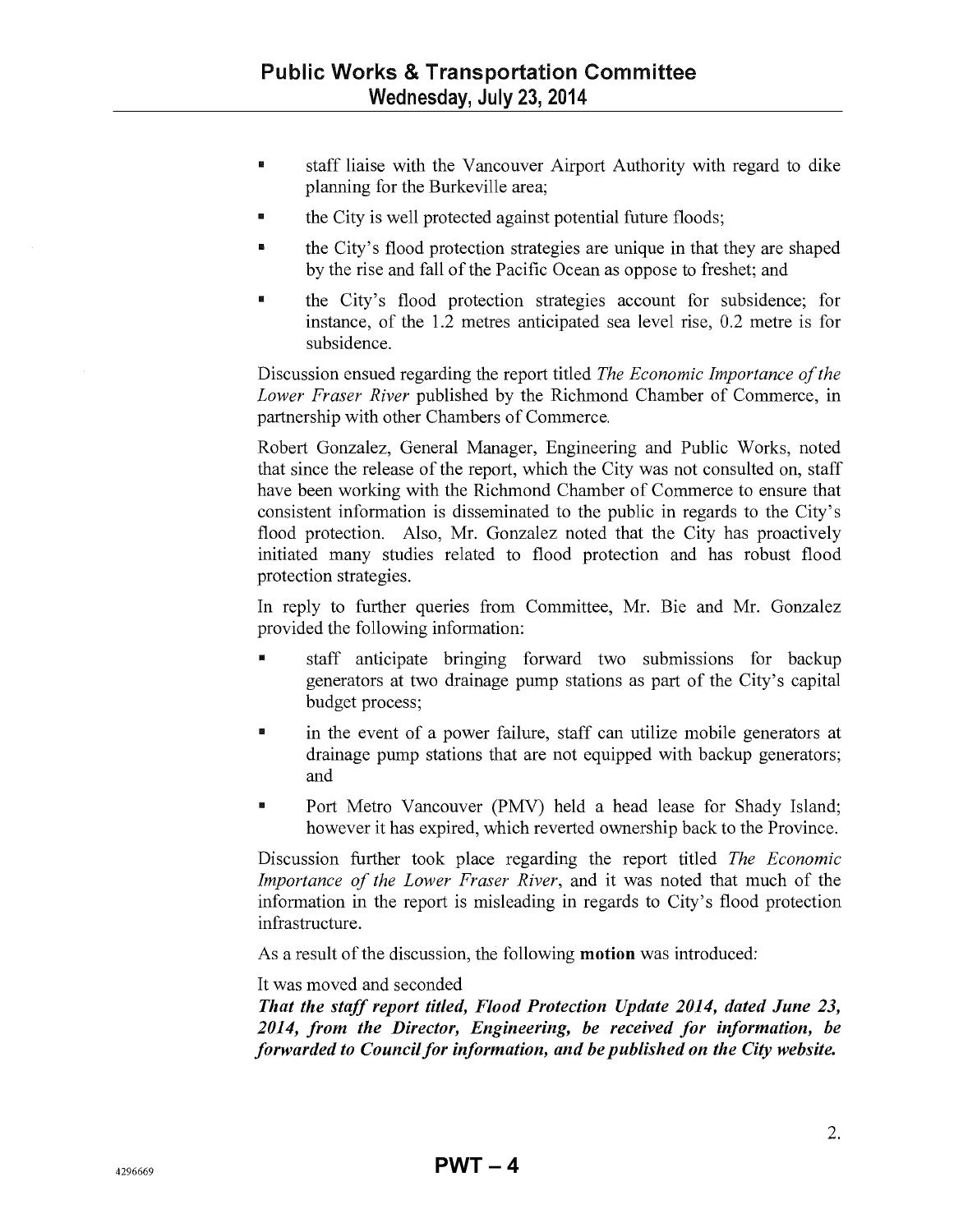The question on the motion was not called as staff was directed to prepare a press release in relation to the report titled *The Economic Importance of the Lower Fraser River.* 

Also, Committee referenced a staff memorandum dated July 16, 2014 from the Director, Engineering titled 'Lower Mainland Regional Flood Management Strategy' (copy on file, City Clerk's Office), noting that the content of the memorandum is noteworthy and should be made available to the public.

The question on the motion was then called and it was CARRIED.

### 2. EAST RICHMOND AGRICULTURAL WATER SUPPLY

(File Ref. No. 10-6060-04-01) (REDMS No. 4266052)

In reference to the report titled *The Economic Importance of the Lower Fraser River,* it was noted that, if the River were dredged to 18 metres to accommodate the increasing draft of ships, it could potentially result in a portion of Richmond eroding into the River. Also, discussion took place regarding the salt wedge.

In response to comments made by Committee, Mr. Bie advised that staff will continue to monitor the salt wedge as it relates to salinity in the north and south arm of the River.

### It was moved and seconded

*That the report titled East Richmond Agricultural Water Supply Update 2013 as attached to the staff report titled East Richmond Agricultural Water Supply, dated June* 27, *2014, from the Director, Engineering, be used as input in the five year capital program process.* 

### CARRIED

#### 3. FRASER RIVER DREDGING AND ENVIRONMENTAL CONSIDERATIONS FOR STEVESTON HARBOUR AND STURGEON BANK

(File Ref. No. 10-6150-01) (REDMS No. 42399l3)

In reply to queries from Committee, Mr. Bie, accompanied by Lesley Douglas, Manager, Environmental Sustainability, provided the following information:

- staff have participated in a series of discussions with PMV to investigate potential habitat restoration works at Sturgeon Bank;
- **•** discussions with PMV focused on establishing appropriate baseline reporting, goals, objectives, and next steps required to determine the feasibility of restoration work; and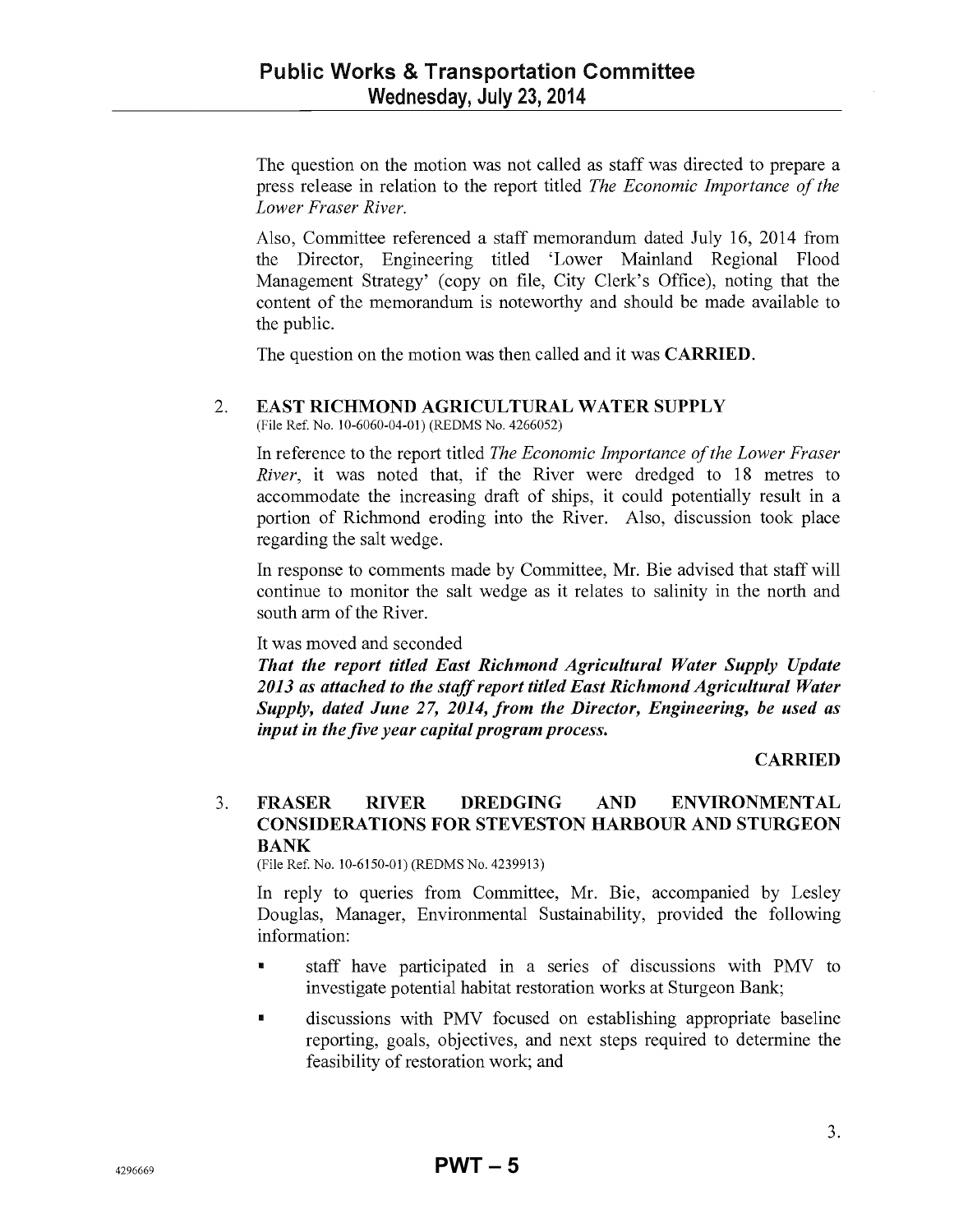■ preliminary restoration strategies were discussed with PMV, including the deposit of dredge materials in the tidal flats, intended to abate erosion of both the mudflats and the foreshore march leading edge.

Discussion took place regarding the City's access to the River and the potential removal of the adjacent red zone.

In response to comments made by Committee, Mr. Bie and Ms. Douglas advised that staff will continue to liaise with PMV regarding the location of sand piles and the different manners in which marshes can be created.

The Chair commented on the significance of the staff report and requested that staff report on this matter annually. Also, it was noted that the staff report be forwarded to Council for its information and be published on the City website.

As a result, the following motion was introduced:

#### It was moved and seconded

*That the staff report titled Fraser River Dredging and Environmental Considerations for Steveston Harbour and Sturgeon Bank, dated June 30, 2014, from the Director, Engineering, be received for information, be forwarded to Council for information, and be published on the City website.* 

**CARRIED** 

## 4. CIGARETTE BUTT RECYCLING PROGRAM

(File Ref. No. 10-6370-01) (REDMS No. 4245647)

In response to a query from Committee, Dr. James Lu, Medical Health Officer, Vancouver Coastal Health, commented on joint initiatives with the City in regards to public awareness of provincial and local regulations related to smoking.

It was moved and seconded

- *(1) That the staff report titled Cigarette Butt Recycling Program, from the Director, Public Works, dated June* 25, *2014, be received for information; and*
- *(2) That staff work with Vancouver Coastal Health Authority on strategies to reduce cigarette butt litter at the locations identified in the staff report titled Cigarette Butt Recycling Program, from the Director, Public Works, dated June 25,2014.*

### **CARRIED**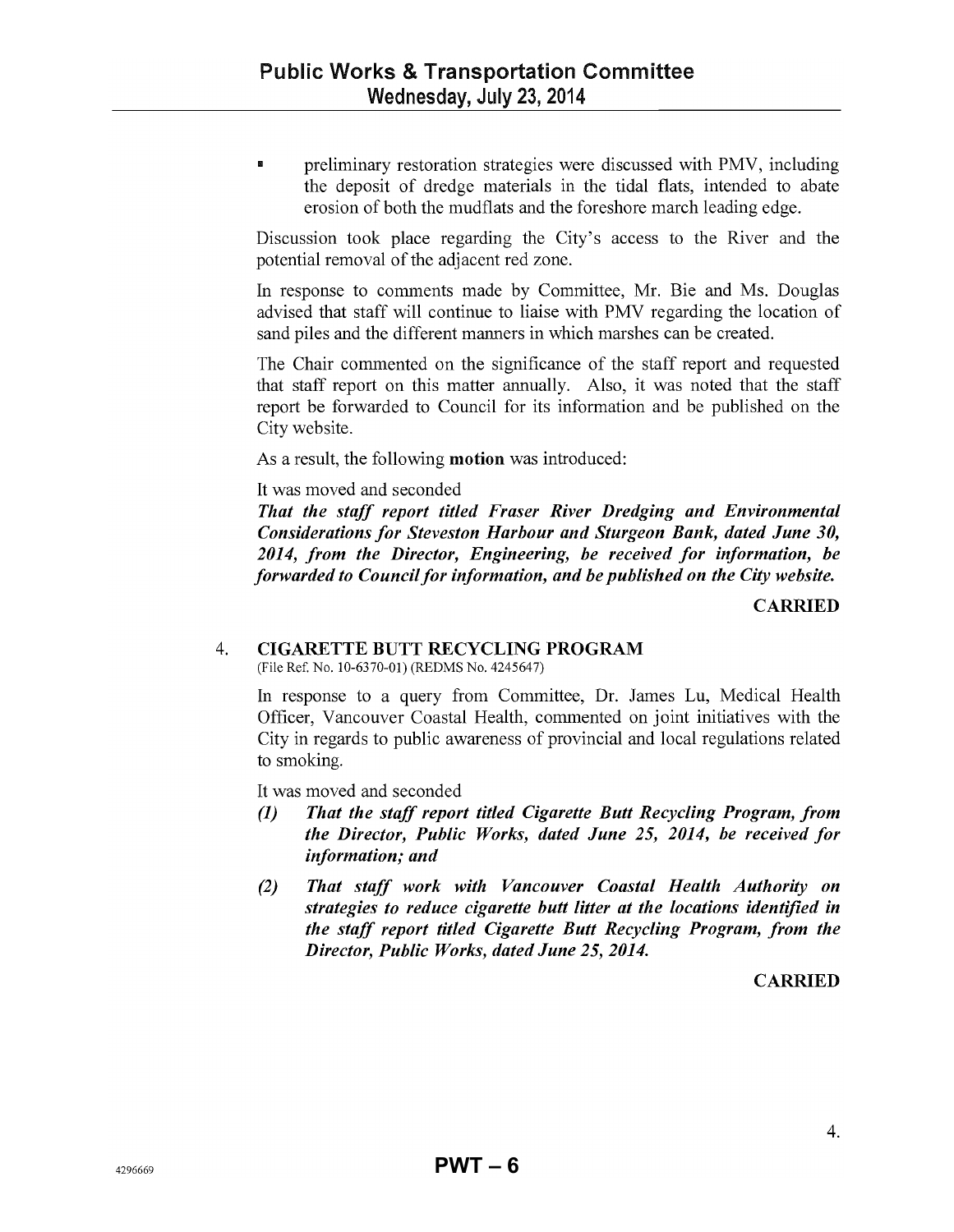#### 5. REPORT 2013: ACHIEVING GOALS THROUGH COMMUNITY ENGAGEMENT

(File Ref. No. 10-6375-05) (REDMS No. 4258490)

The Chair highlighted that the City has achieved 70% waste diversion from single-family homes, and thanked those involved in attaining this milestone.

In reply to a query from Committee, Suzanne Bycraft, Manager, Fleet and Environmental Programs, advised that staff anticipate reporting on the City's pilot program for food scraps and organics collection for multi-family in the fall.

It was moved and seconded

*That the annual report titled, Report 2013: Achieving Goals Through Community Engagement be endorsed and made available to the community through the City's website and through various communication tools including social media channels and as part of community outreach initiatives.* 

CARRIED

#### 6. GRAYBAR ROAD DRAINAGE AND SANITARY MAIN REPLACEMENT

(File Ref. No. 10-6000-01) (REDMS No. 4255539)

In accordance with Section 100 of the *Community Charter,* Councillor Linda McPhail declared herself to be in a conflict of interest as her husband's business was affected by the Graybar Road drainage and sanitary main replacement and left the meeting (4:44 p.m.).

It was moved and seconded

*That funding of \$325,000 from the Sanitary Utility Reserve and \$275,000 from the Drainage Utility Reserve be included as an amendment to the 5 Year Financial Plan (2014-2018) to complete the Graybar Road Drainage and Sanitary Main Replacement Project.* 

#### CARRIED

Cllr. McPhail returned to the meeting (4:45 p.m.).

#### 7. 2014 CORPORATE ENERGY MANAGEMENT UPDATE (File Ref. No. 10-6000-01) (REDMS No. 4258807)

It was moved and seconded

*That the staff report titled 2014 Corporate Energy Management Program Update, dated June* 25, *2014, from the Director of Engineering, be received for information.* 

#### **CARRIED**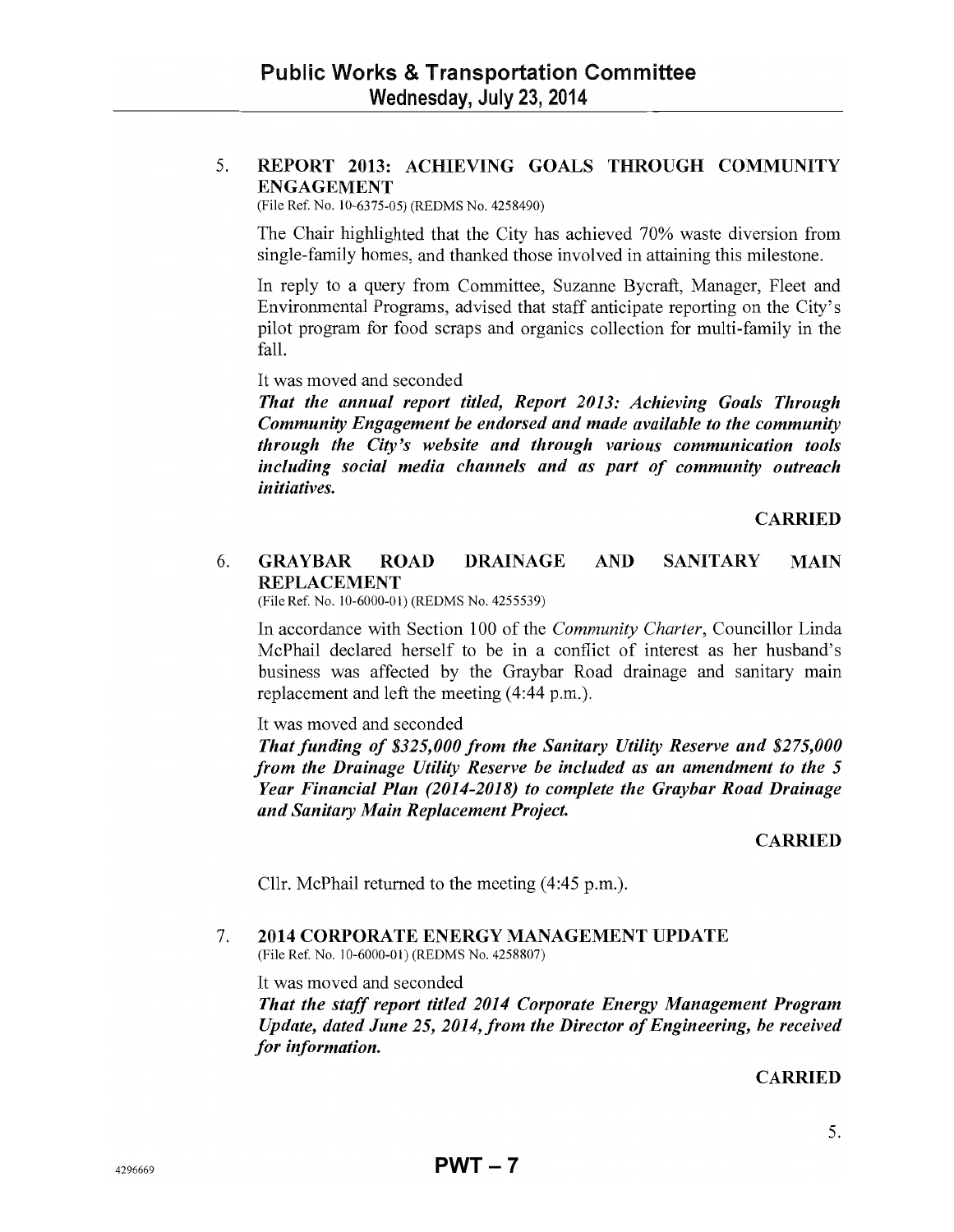8. ELECTRIC VEHICLE PROMOTION AT COMMUNITY EVENTS (File Ref. No. 10-6000-01) (REDMS No. 4258974)

Brendan McEwen, Manager, Sustainability, provided background information.

It was moved and seconded

*That the City's participation in the Emotive electric vehicle initiative, as described in the staff report titled Electric Vehicle Promotion at Community Events, dated June* 16, *2014,from the Director, Engineering, be endorsed.* 

#### CARRIED

9. ALEXANDRA DISTRICT ENERGY UTILITY EXPANSION PHASE 3 (File Ref. No. 10-6600-10-0212014) (REDMS No. 4180584 v. 25)

In reply to queries from Committee, Alen Postolka, District Energy Manager, advised that the proposed expansion (Phase 3) of the Alexandra District Energy Utility (ADEU) will (i) triple its capacity, and (ii) connect approximately 60% to 70% of its total build out.

It was moved and seconded *That:* 

- *(1) the expansion of the Alexandra District Energy Utility include additional geoexchange fields in the West Cambie Neighbourhood Park, with supplemental conventional energy systems for back up, as presented in the staff report titled Alexandra District Energy Utility Expansion Phase* 3, *dated July* 3, *2014, from the Director, Engineering, be endorsed; and*
- *(2) capital submissions totalling \$12.3M for design, construction and commissioning of the ADEU Phase* 3 *be submitted for Council's consideration as part of the City's Five Year Financial Plan (2015- 2019).*

#### CARRIED

#### 10. MANAGER'S REPORT

#### *(i) Port Metro Vancouver Study*

Victor Wei, Director, Transportation, spoke on an upcoming transportation study spearheaded by PMV, and noted that a detailed memorandum to Council is forthcoming.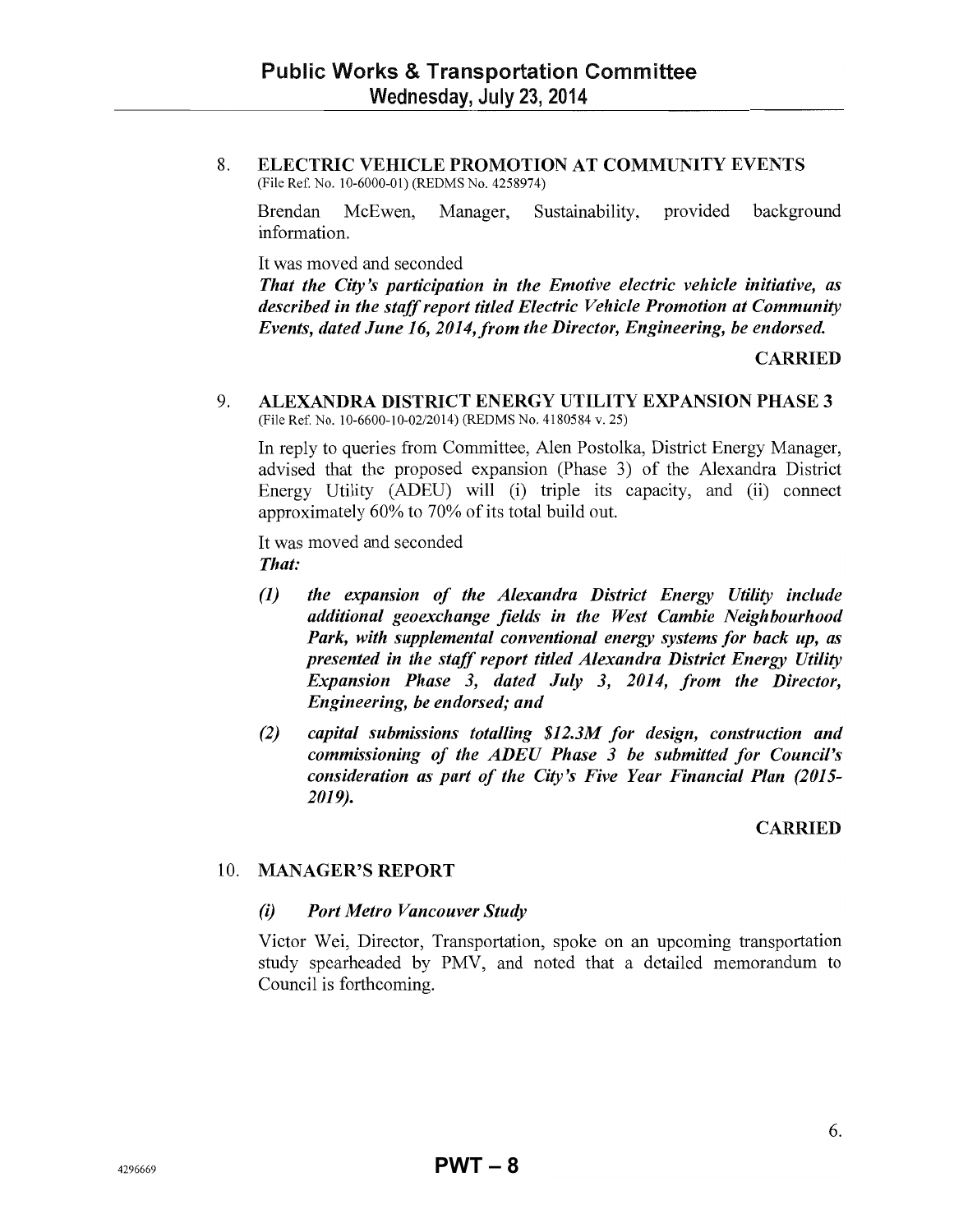#### (ii) *TransLink* - *Compass Card*

Mr. Wei advised that TransLink has delayed the rollout of the compass card program due to technical difficulties. He noted that the compass cards and their reading devices have been continuously performing inconsistently and therefore, TransLink has not set an anticipated rollout date.

#### *(iii) Crosswalk Traffic Signals*

In reply to a query from Committee regarding the effectiveness of crosswalk traffic signals, Mr. Wei advised that staff will be conducting a compliance assessment at the commencement of the school year. He noted that selected crosswalks will be observed and staff will report back with their findings.

In reply to further queries from Committee, Mr. Wei advised staff will also provide current statistical information related to accidents.

## **ADJOURNMENT**

It was moved and seconded *That the meeting adjourn* (4:55 *p.m.).* 

#### CARRIED

Certified a true and correct copy of the Minutes of the meeting of the Public Works & Transportation Committee of the Council of the City of Richmond held on Wednesday, July 23,2014.

Councillor Linda Barnes Chair

Hanieh Berg Committee Clerk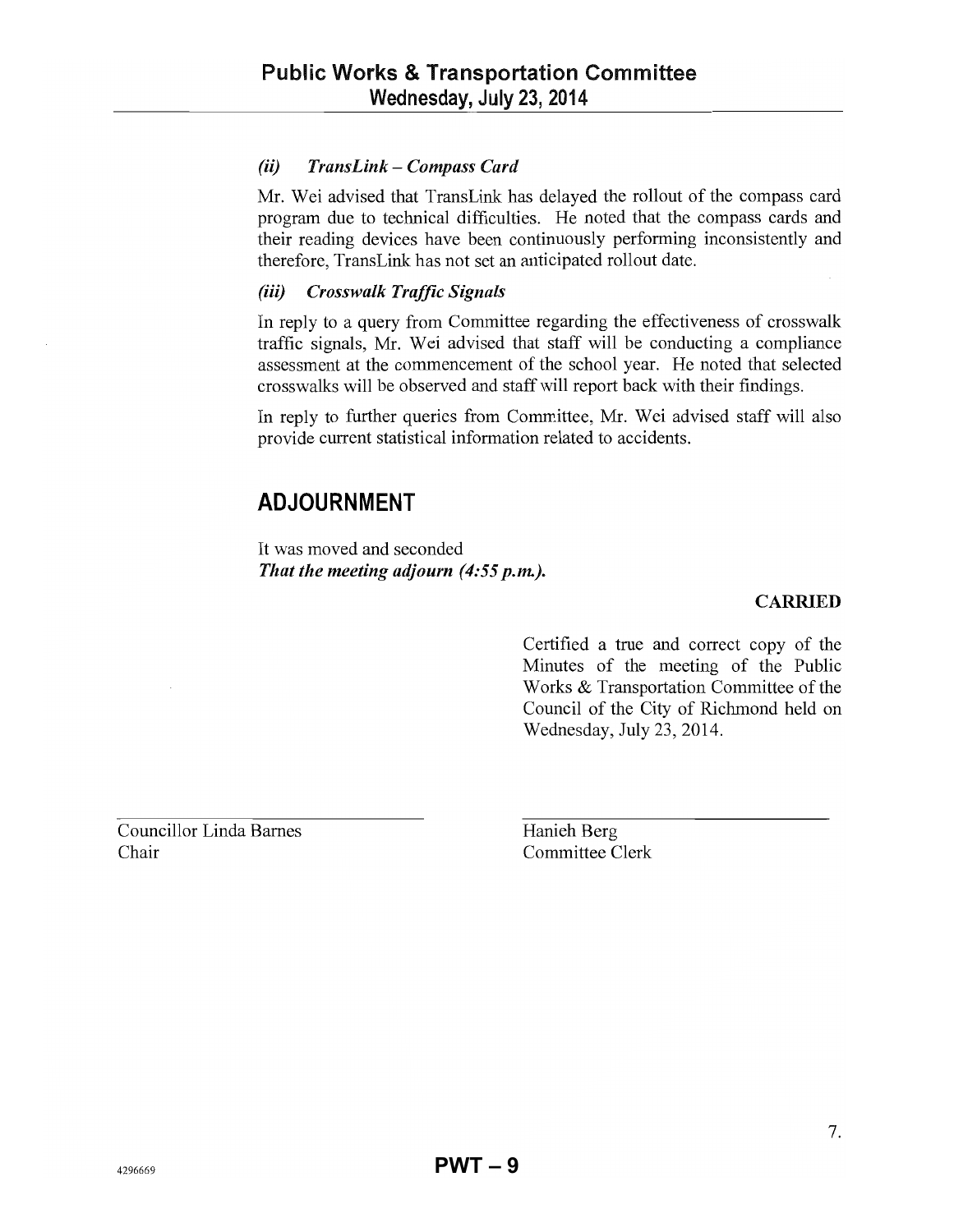<span id="page-9-0"></span>

| To:   | Public Works and Transportation Committee              |       | <b>Date:</b> August 27, 2014             |
|-------|--------------------------------------------------------|-------|------------------------------------------|
| From: | John Irving, P.Eng. MPA<br>Director, Engineering       | File: | 10-6060-02-01/2014-<br>Vol <sub>01</sub> |
| Re:   | <b>Toilet and Clothes Washer Rebate Program Update</b> |       |                                          |

#### **Staff Recommendation**

That:

- 1. the City allocate \$20,000 from existing Water Utility operating accounts to the Clothes Washer Rebate Program; and
- 2. the Chief Administrative Officer and the General Manager, Engineering and Public Works, be authorized to update the agreement with BC Hydro to include the additional funding.

John Irving, P.Eng. MPA Director, Engineering (604-276-4140)

| <b>CONCURRENCE</b><br><b>ROUTED TO:</b><br><b>Finance Division</b><br>पि<br><b>Water Services</b><br>APPROVED BY CAO<br><b>INITIALS:</b><br><b>REVIEWED BY STAFF REPORT /</b><br><b>AGENDA REVIEW SUBCOMMITTEE</b> | <b>REPORT CONCURRENCE</b> |  |                                       |  |  |  |
|--------------------------------------------------------------------------------------------------------------------------------------------------------------------------------------------------------------------|---------------------------|--|---------------------------------------|--|--|--|
|                                                                                                                                                                                                                    |                           |  | <b>CONCURRENCE OF GENERAL MANAGER</b> |  |  |  |
|                                                                                                                                                                                                                    |                           |  |                                       |  |  |  |
|                                                                                                                                                                                                                    |                           |  |                                       |  |  |  |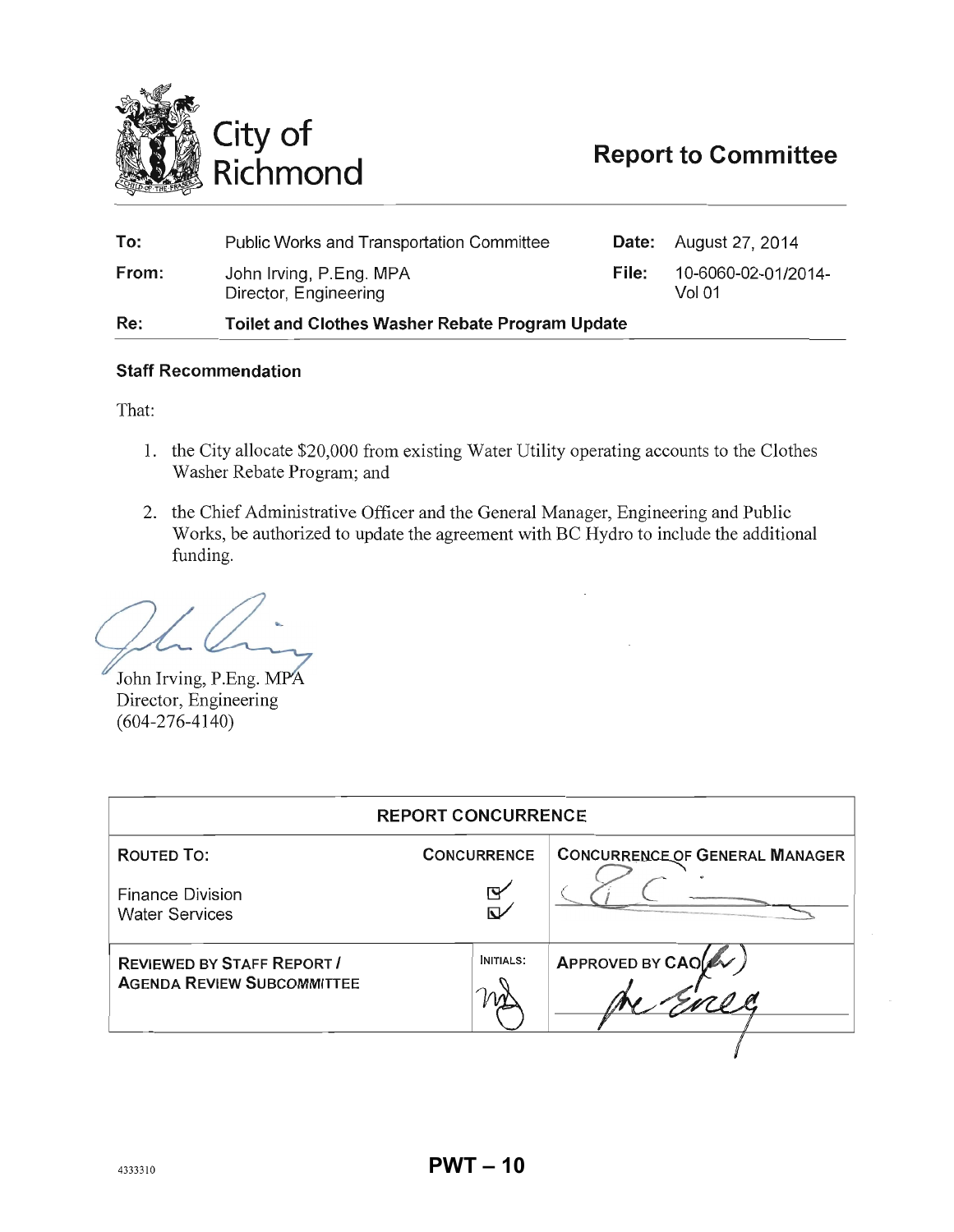## **Staff Report**

## **Origin**

At the March 24,2014 Regular Council Meeting, Council adopted the following motions:

- (1) That the City partners with BC Hydro for a combined rebate program in May and October, 2014, which provides a minimum \$100 and maximum \$200 rebate (equally shared between BC Hydro and the City) for the replacement of an efficient clothes washer;
- (2) That the scope ofthe existing toilet rebate program be expanded to include clothes washer rebates; and
- (3) That the CAO and General Manager, Engineering and Public Works, be authorized to enter into an agreement with BC Hydro to execute this program.

The Clothes Washer Rebate Program report, dated March 3,2014, from the Director of Engineering indicated that participation in the Clothes Washer Rebate Program would be limited to \$20,000. It also indicated that Staff would monitor participation levels and report back to Council with any revised funding level recommendations.

This report updates Council on the status of the Toilet Rebate Program and the Clothes Washer Rebate Program.

## **Analysis**

## Toilet Rebate Program

The City has issued 4,511 toilet rebates since 2010, when the Toilet Rebate Program was initiated. There have been 512 toilet rebates issued to date in 2014 and Staff estimate the program to be on track for 800 rebates by the end of this year. This figure matches the \$80,000 allocated for toilet rebates. The demand for toilet rebates continues to be strong and provides metered customers with a practical means to reduce their water bills.

### Clothes Washer Rebate Program

This year, the City partnered with BC Hydro on the Clothes Washer Rebate Program for two promotions – one that occurred in May and a second that is scheduled for October. The agreement offers matching rebates from the City and BC Hydro that provide an incentive for Richmond residents to purchase water and energy -efficient washing machines. Residents are eligible for combined rebates of \$100 or \$200, depending on the energy and water consumption rating of clothes washers purchased during the promotion. The City's agreement with BC Hydro limits the City's contribution to \$20,000.

Since the May promotion, BC Hydro has partnered with Home Depot and Samsung for the October promotion, with each of these organizations offering to match BC Hydro's rebate. The Home Depot rebate will apply to units purchased at Home Depot and the Samsung rebate will

## **PWT – 11**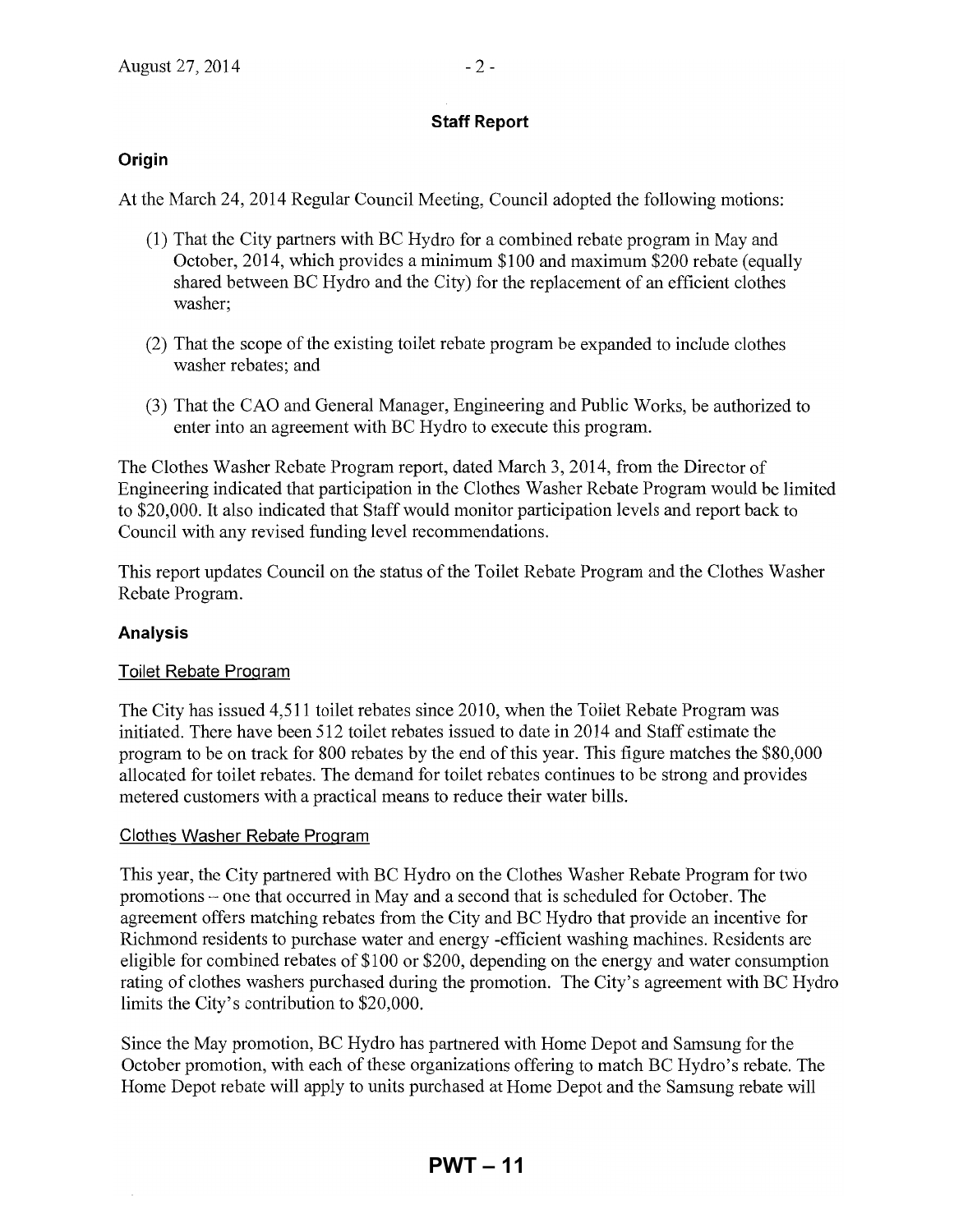apply to Samsung models. Including City participation, the rebate for a high-efficiency Samsung model purchased at Home Depot will be \$400.

Program participation has been higher than expected, with 173 rebates issued in May. The May promotion utilized \$16,900 of the \$20,000 allocated funding, leaving \$3,100 in allocated funding for the October promotion. Given the larger rebates that will be offered with the additional partners, it is anticipated that there will be higher levels of participation in the October promotion. As such, Staff recommend that a further \$20,000 be allocated from existing Water Utility operating accounts and that the agreement with BC Hydro be updated to limit participation in the October promotion to \$23,100.

### **Financial Impact**

Staff recommend that \$20,000 be allocated from existing Water Utility operating accounts to the Clothes Washer Rebate Program. BC Hydro will cover all costs associated with program administration.

### **Conclusion**

The City partnered with BC Hydro for the Clothes Washer Rebate Program that benefits both organizations through reduced water and power consumption. The program included two promotions - one that occurred in May and a second that is scheduled for October. The May promotion was more successful than anticipated and has utilized most of the allocated funding. Staff recommends that an additional \$20,000 be allocated from existing Water Utility operating accounts and that the agreement with BC Hydro be updated to reflect the additional funding to allow the City to continue to participate in the Clothes Washer Rebate Program.

 $\sqrt{\frac{1}{1-\epsilon}}$ 

Lloyd  $\beta$ ie. P.Eng. Manager, Engineering Planning (604-276-4075)

LB:lb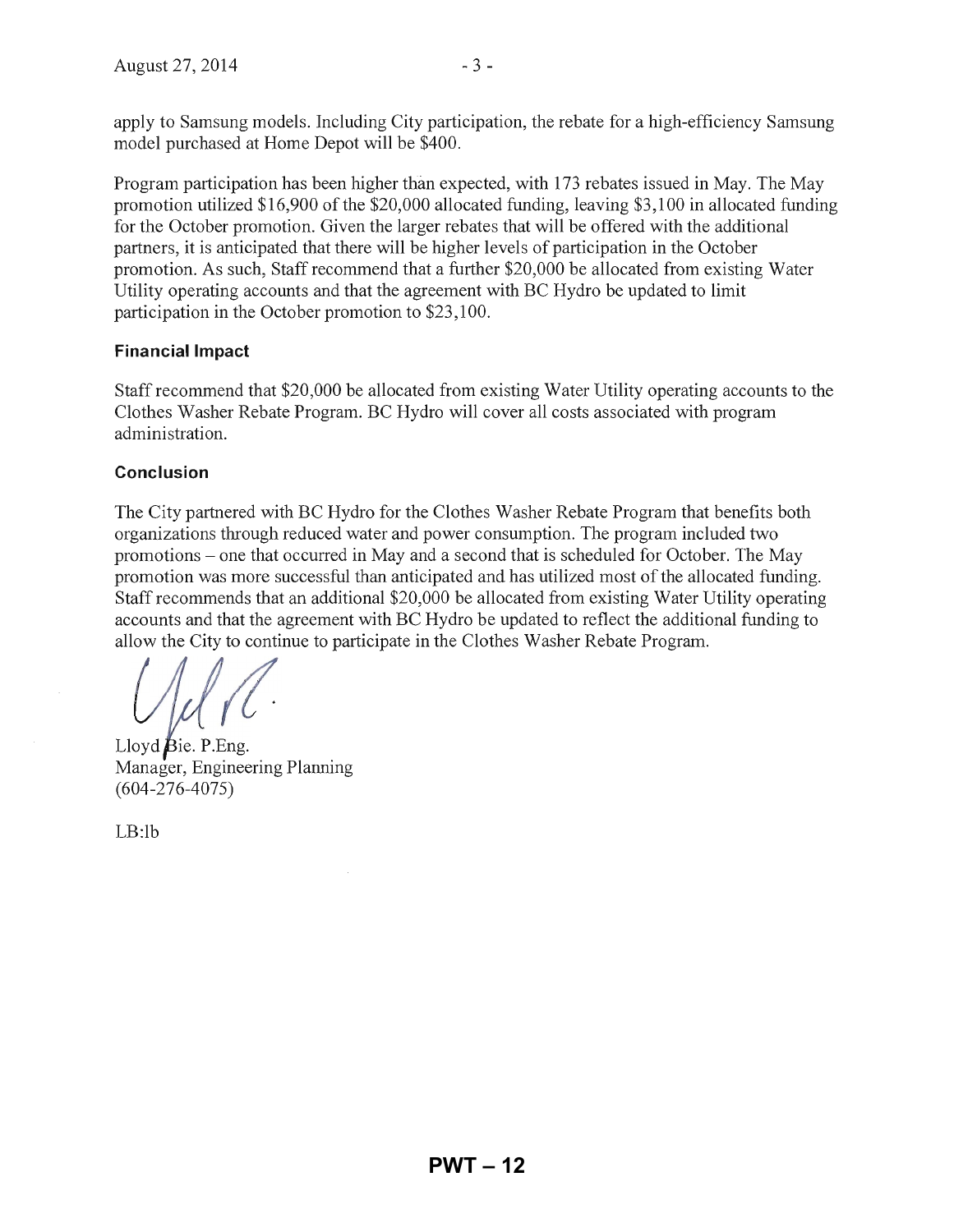<span id="page-12-0"></span>

| To:   | <b>Public Works and Transportation Committee</b>       |       | <b>Date:</b> August 11, 2014 |
|-------|--------------------------------------------------------|-------|------------------------------|
| From: | John Irving, P.Eng. MPA<br>Director, Engineering       | File: | 10-6060-01/2014-Vol          |
| Re:   | Municipal Access Agreement with TeraSpan Networks Inc. |       |                              |

#### Staff Recommendation

That the Chief Administrative Officer and the General Manager, Engineering & Public Works be authorized to execute, on behalf of the City, a Municipal Access Agreement between the City and TeraSpan Networks Inc containing the material terms and conditions set out in the staff report titled, "Municipal Access Agreement with TeraSpan Networks Inc.", dated August 11, 2014 from the Director, Engineering.

John Irving, P.Eng. MPA Director, Engineering (604-276-4140)

| <b>REPORT CONCURRENCE</b>                                              |                    |                                       |  |  |  |
|------------------------------------------------------------------------|--------------------|---------------------------------------|--|--|--|
| <b>ROUTED TO:</b>                                                      | <b>CONCURRENCE</b> | <b>CONCURRENCE OF GENERAL MANAGER</b> |  |  |  |
| Law                                                                    | Ñ                  |                                       |  |  |  |
| <b>REVIEWED BY STAFF REPORT /</b><br><b>AGENDA REVIEW SUBCOMMITTEE</b> | <b>INITIALS:</b>   | APPROVED BY $CAG/N$                   |  |  |  |
|                                                                        |                    |                                       |  |  |  |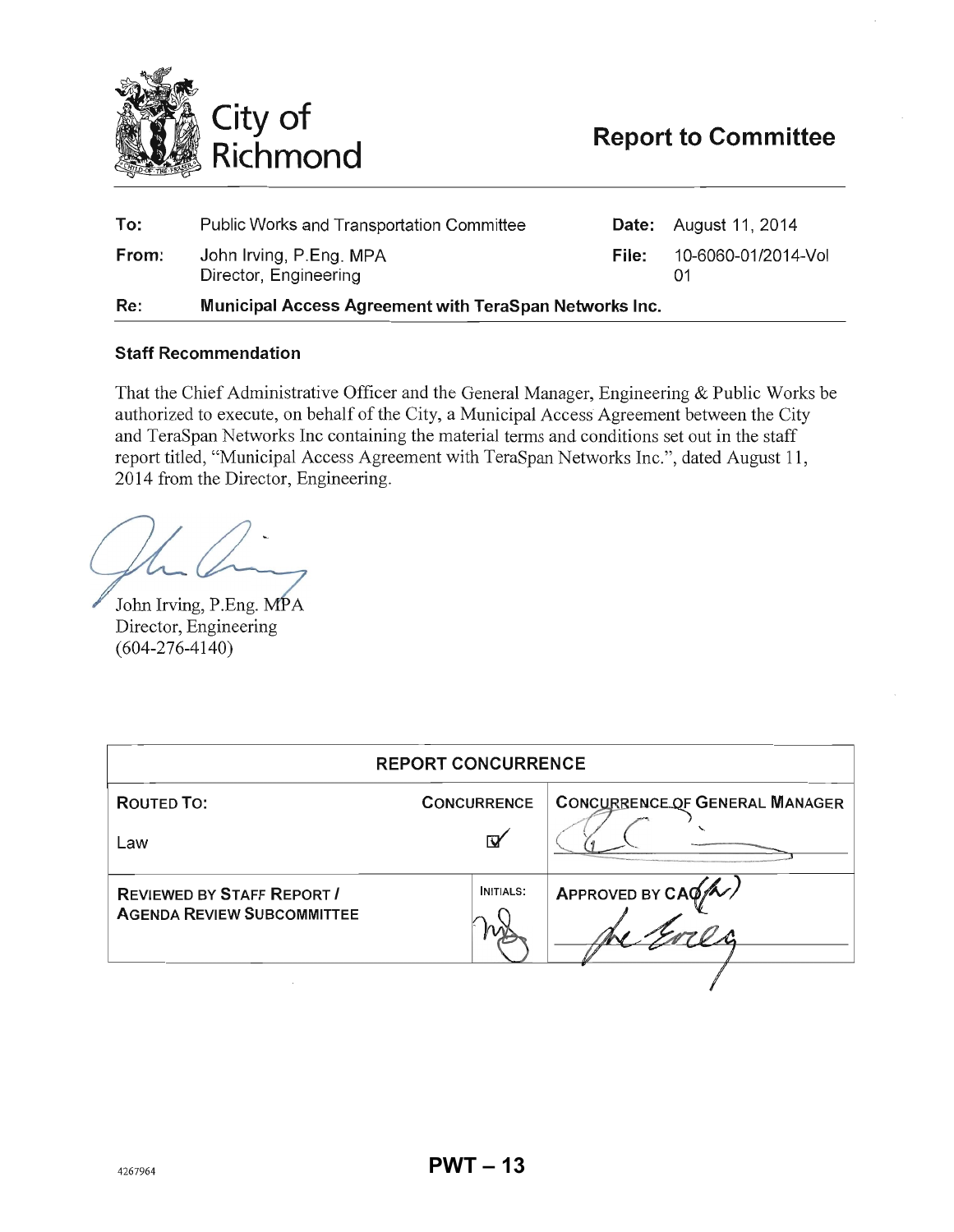## **Staff Report**

## **Origin**

TeraSpan Networks Inc. have requested to install telecommunication infrastructure and equipment within dedicated highways, streets, roads, road allowances, lanes and bridges under the City's jurisdiction (collectively, the "Service Corridors"). To accommodate this request, a draft Municipal Access Agreement ("MAA") between TeraSpan and the City has been prepared.

## **Analysis**

TeraSpan is a federally regulated telecommunications company providing telecommunications services in Canada and specializing in shallow-inlay processes. TeraSpan is proposing to install telecommunications infrastructure and equipment within the City of Richmond's Service Corridors. TeraSpan must obtain the City's consent to use the Service Corridors and this is typically accomplished through a MAA.

The City has MAA's with all telecommunications compames operating in the City. The proposed TeraSpan MAA will protect the City's interests and establishes the roles and responsibilities of both parties. The proposed MAA with TeraSpan will:

- Specify locations where the agreement will be applicable (i.e. the Service Corridors):
- Specify required consent for constructing, maintaining, operating, repairing and removing TeraSpan's equipment, and define the scope of the City's consent;
- Require TeraSpan to pay causal costs to the City;
- Define the conditions which TeraSpan may carry out work;
- Enable the City to have access to information about TeraSpan equipment;
- Specify cost allocations for TeraSpan equipment to be relocated as a result of any municipal and third party projects;
- Minimize the City's liability due to TeraSpan's work or equipment;
- Permit shallow inlay fibre;
- Identify the initial term of the MAA to be one year, automatically renewable for successive one year periods thereafter;
- Define fees (eg. lost productivity costs, permitting and inspection costs, and pavement degradation) and their annual CPI increase;
- Require TeraSpan to assume environmental liability for any hazardous substances that they bring to or cause to be brought to the Service Corridors;
- Identify the insurance requirements TeraSpan must maintain; and
- Include mutual indemnity clauses.

<sup>&</sup>lt;sup>1</sup> Causal costs are costs incurred as a result of additional effort and materials spent working around a private utility installation while maintaining or constructing public infrastructure